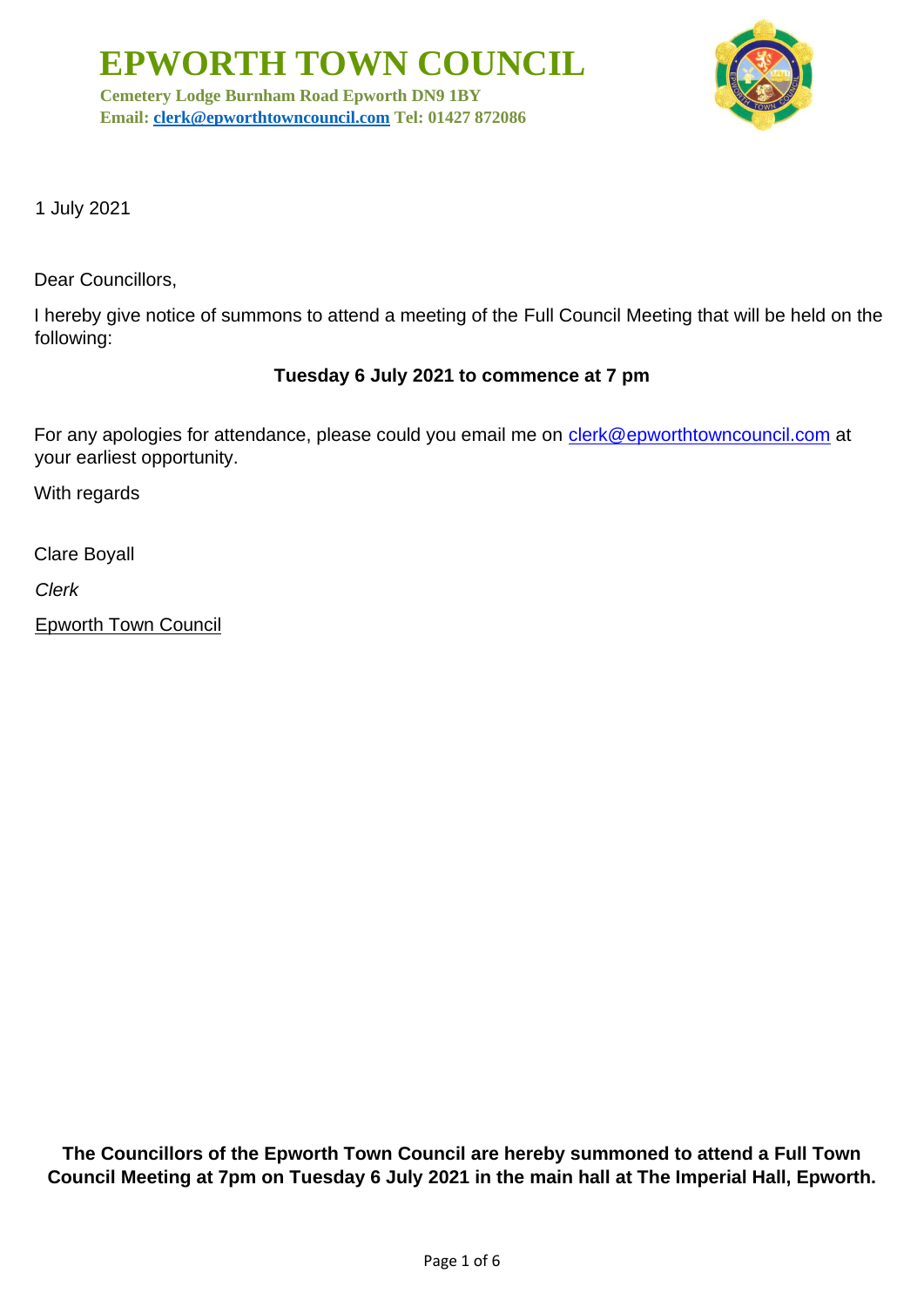**Cemetery Lodge Burnham Road Epworth DN9 1BY Email: [clerk@epworthtowncouncil.com](mailto:clerk@epworthtowncouncil.com) Tel: 01427 872086**



## **Covid Guidance**

Any person attending this meeting must wear a face covering until seated and observe social distancing rules at all times. Please use the hand sanitiser provided on entering the meeting room.

## **AGENDA ITEMS FOR DISCUSSION AND DECISION**

**This Council supports the rights of anyone to record this meeting but advises that anyone so recording cannot disrupt the meeting by means of the recording and expresses hope that the person (or persons) carrying out the recording have obtained the necessary legal advice, for themselves, to ensure they understand the rights of any member of the public who may be present who do not wish to be filmed or recorded. The Council meeting is recorded, and the recording is saved for a period of no less than 12 months.**

**Public Participation**

**Members of the press and public are welcome to attend meetings of the Council under the Public Bodies (Admission to Meetings) Act 1960 as amended by Section 100A of the Local Government Act 1972, Schedule 12A. Questions may be put to the Council during the Public Participation Session. The time allocated to each speaker is 3 minutes on their given subject(s). After this time the press and public must refrain from speaking.**

- **01/07/21 To record the names of members present**
- **02/07/21 To receive apologies of absence**
- **03/07/21 To receive Declarations of Interest by any member of the Council** in respect of the agenda items listed below. Members declaring interests should identify the agenda item and type of interest being declared. *(Localism Act 2011 Code of Conduct).*
- **04/07/21 To note dispensations** given to any member in respect to items on the agenda (*Localism Act 2011 and the Code of Conduct*).
- **05/07/21 To receive the Chairman's Announcements**
- **06/07/21 To receive reports from Ward Councillors**
- **07/07/21 To receive the Clerk's Report**
- **08/07/21 To resolve the Draft Minutes of the Full Council Meeting held on 4 May 2021**
- **09/07/21 To resolve the Draft Minutes of the Extraordinary Council Meeting held on 23 June 2021**
- **10/07/21 To receive applications for Co-Option to fill a Casual Vacancy (Local Government Act 1972 s87 (1))**
- **11/07/21 To receive the Financial Reports and Bank Reconciliation**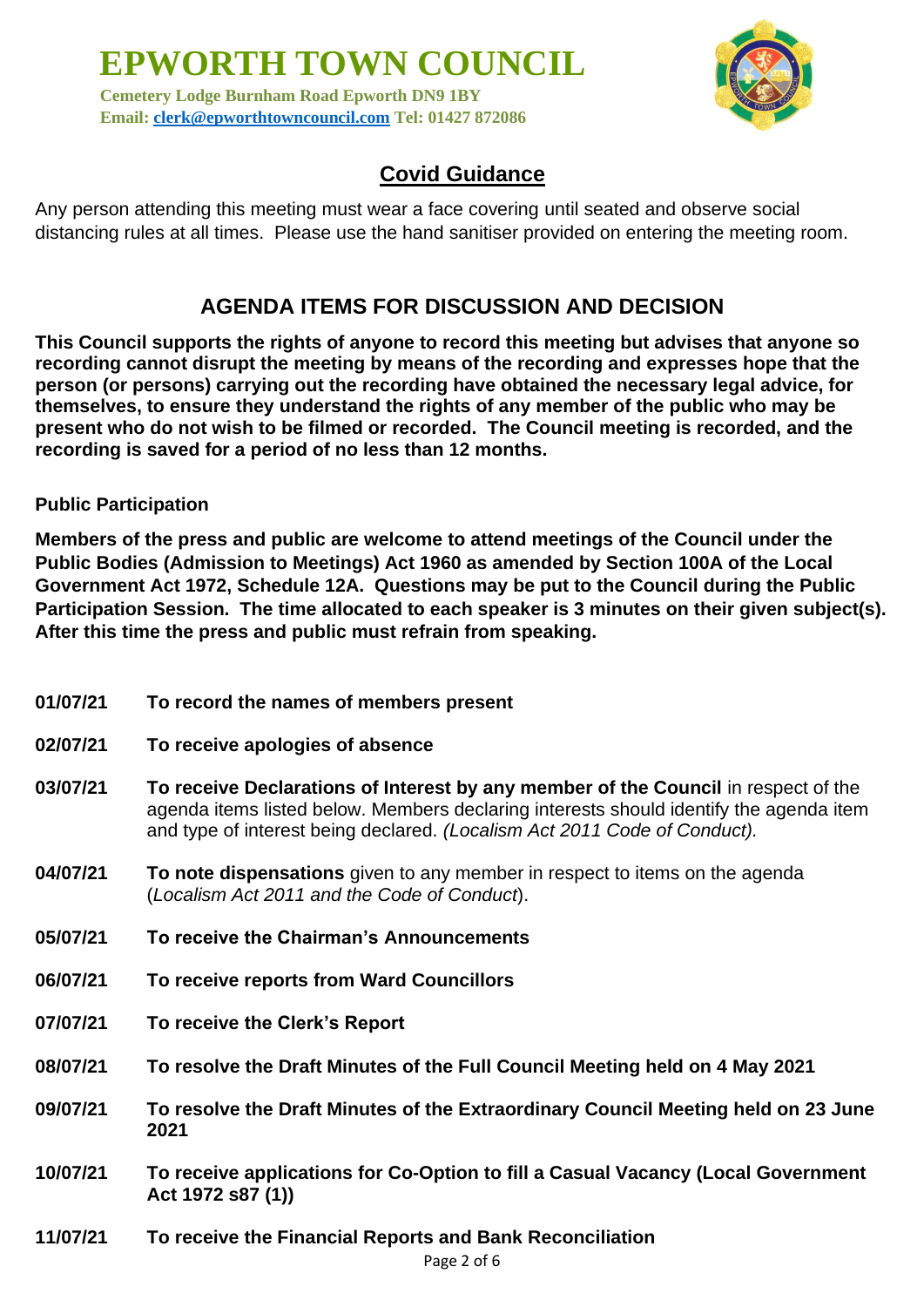**EPWORTH TOWN COUNCIL Cemetery Lodge Burnham Road Epworth DN9 1BY** 



**Email: [clerk@epworthtowncouncil.com](mailto:clerk@epworthtowncouncil.com) Tel: 01427 872086**

#### **12/07/21 To receive the Schedule of Payments**

#### **Cheque Payments**

| N <sub>o</sub>          | Payee                                       | Reason                           | <b>VAT</b>       | <b>Gross</b><br>Amount |
|-------------------------|---------------------------------------------|----------------------------------|------------------|------------------------|
| $\mathbf{1}$            | Payroll                                     | Month <sub>2</sub>               | $\overline{0}$   | £1587.39               |
| $\overline{2}$          | Eva Jane                                    | Hanging Basket Refund            | $\mathbf{0}$     | £20.00                 |
| $\overline{\mathbf{3}}$ | The Foot Health Clinic                      | Hanging Basket Refund            | $\theta$         | £20.00                 |
| $\overline{\mathbf{4}}$ | Glover and Co                               | Payroll 2020/2021                | £104.00          | £624.00                |
| 5                       | <b>HMRC</b>                                 | Month 1                          | $\overline{0}$   | £211.00                |
| 6                       | P Barker                                    | Expenses                         | $\overline{0}$   | £9.00                  |
| 7                       | E Von Sembach                               | Expenses                         | $\overline{0}$   | £15.60                 |
| 8                       | C Boyall                                    | Expenses                         | $\overline{0}$   | £3.50                  |
| 9                       | MWQA Ltd                                    | H&S Support May                  | $\overline{0}$   | £50.00                 |
| 10                      | <b>Tuff Trax</b>                            | Turbary Road                     | £100.00          | £600.00                |
| 11                      | Agilico                                     | April Invoice                    | £7.97            | £47.83                 |
| 12                      | Kingfisher Print                            | April Invoice                    | $\overline{0}$   | £186.00                |
| 13                      | <b>CPRE</b>                                 | <b>Best Kept Village</b>         | $\mathbf{0}$     | £40.00                 |
| 14                      | <b>Topline Pest Control</b>                 | <b>Woodworm Treatment</b>        | £136.00          | £816.00                |
| 15                      | <b>HMRC</b>                                 | Month <sub>2</sub>               | $\overline{0}$   | £132.35                |
| 16                      | <b>MKS</b> Groundcare                       | <b>Grass Cutting</b>             | £40.00           | £240.00                |
| 17                      | P Barker                                    | Expenses                         | $\boldsymbol{0}$ | £11.25                 |
| 18                      | E Von Sembach                               | Expenses                         | $\overline{0}$   | £10.20                 |
| 19                      | Paul Hayward                                | <b>Grass Cutting</b>             | $\boldsymbol{0}$ | £1035.00               |
| 20                      | <b>Arrow Publications</b>                   | Advertising                      | £15.40           | £92.40                 |
| 21                      | <b>Torne Valley</b>                         | Consumables                      | $\theta$         | £32.75                 |
| 22                      | Zurich Municipal                            | Annual Insurance                 | $\overline{0}$   | £1980.71               |
| 23                      | K J Ash (Hatties)                           | Hanging Basket Refund            | $\mathbf{0}$     | £20.00                 |
| 24                      | Payroll                                     | Month 3                          | $\overline{0}$   | £2017.89               |
| 25                      | <b>Cowley Fire Protection</b>               | <b>Fire Extinguisher Service</b> | £10.83           | £64.95                 |
| 26                      | <b>Complete Business</b><br>Solutions Group | Stationery                       | £3.95            | £23.70                 |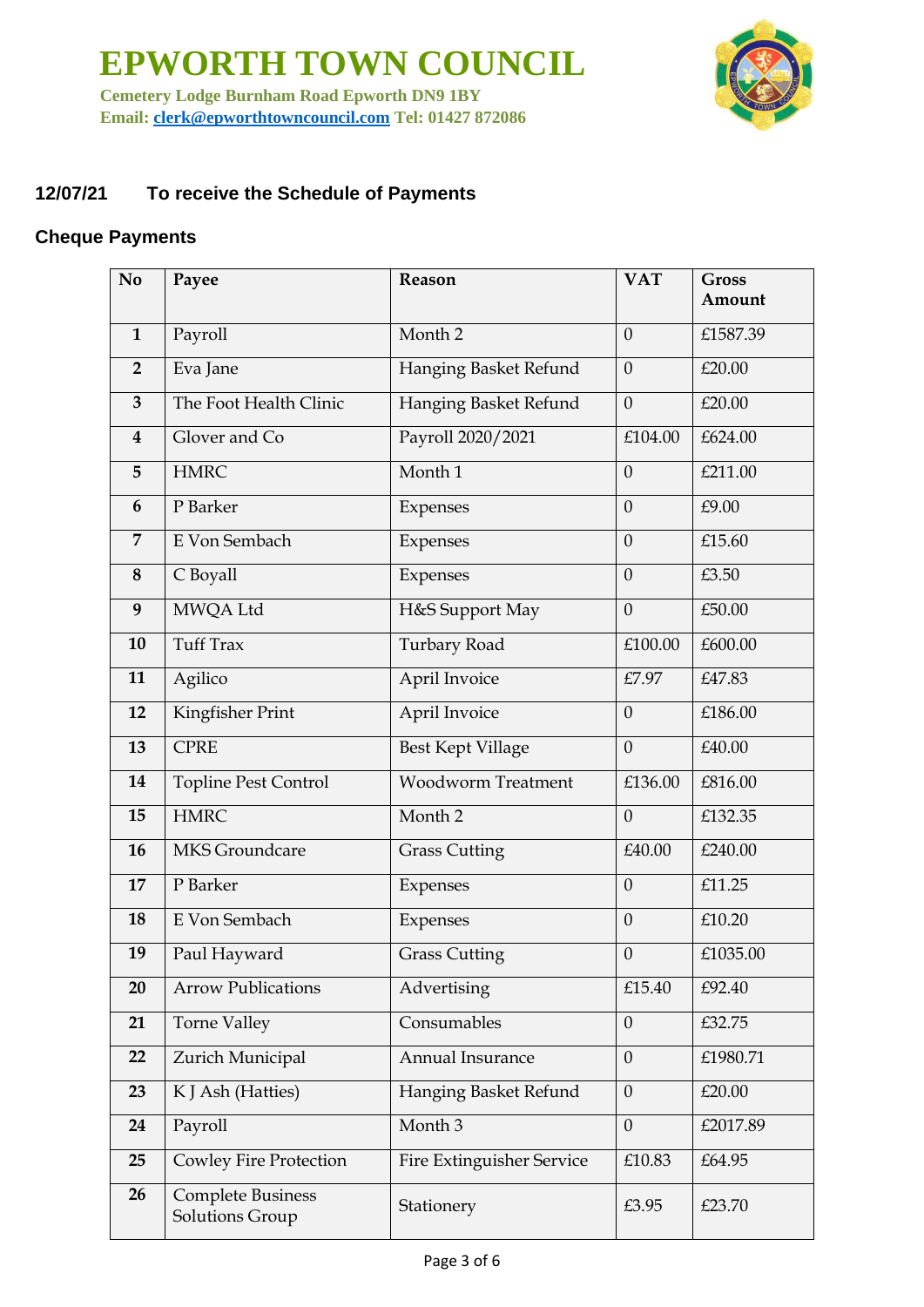

**Cemetery Lodge Burnham Road Epworth DN9 1BY Email: [clerk@epworthtowncouncil.com](mailto:clerk@epworthtowncouncil.com) Tel: 01427 872086**

| 27 | JT Building and Joinery | Concrete base for a bin      | $\theta$ | £350.00  |
|----|-------------------------|------------------------------|----------|----------|
| 28 | <b>ERNLLCA</b>          | <b>Cllr Training Courses</b> | £38.00   | £190.00  |
| 29 | Equals Card             | Petty Cash Payment Card      | £2.00    | £12.00   |
| 30 | MKS Groundcare          | <b>Grass Cutting</b>         | £40.00   | £240.00  |
| 31 | Public Sector Audit     | <b>Internal Audit</b>        | $\Omega$ | £1245.00 |
| 32 | C Boyall                | Expenses                     | $\theta$ | £14.67   |
| 33 | MWQA Ltd                | H&S Support June             | $\Omega$ | £50.00   |
| 34 | <b>Tunes</b>            | <b>Hanging Baskets</b>       | £386.90  | £2321.40 |

### **Direct Debit Payments**

| $\mathbf{1}$            | <b>Scottish Power</b>            | Utility                         | £11.00  |
|-------------------------|----------------------------------|---------------------------------|---------|
| $\overline{2}$          | <b>Scottish Power</b>            | Utility                         | £11.00  |
| $\overline{3}$          | <b>EDF</b>                       | Utility                         | £12.00  |
| $\overline{\mathbf{4}}$ | $\ensuremath{\mathrm{EDF}}$      | Utility                         | £85.00  |
| 5                       | <b>EDF</b>                       | Utility                         | £21.00  |
| 6                       | <b>HSBC</b>                      | Charges April                   | £27.70  |
| $\overline{7}$          | Plusnet                          | Landline and Broadband<br>April | £39.60  |
| 8                       | <b>Siemen Financial Services</b> |                                 | £219.10 |
| 9                       | N Lincs Council                  | <b>Trade Waste</b>              | £64.04  |
| 10                      | N Lincs Council                  | <b>Business Rates May</b>       | £71.00  |
| 11                      | <b>Scottish Power</b>            | Utility                         | £11.00  |
| 12                      | <b>Scottish Power</b>            | Utility                         | £11.00  |
| 13                      | <b>EDF</b>                       | Utility                         | £12.00  |
| 14                      | <b>EDF</b>                       | Utility                         | £112.00 |
| 15                      | <b>EDF</b>                       | Utility                         | £48.00  |
| 16                      | <b>HSBC</b>                      | Charges May                     | £21.60  |
| 17                      | Plusnet                          | Landline and Broadband<br>May   | £39.60  |
| 18                      | Plusnet                          | Landline and Broadband<br>June  | £39.60  |
| 19                      | N Lincs Council                  | <b>Trade Waste</b>              | £40.04  |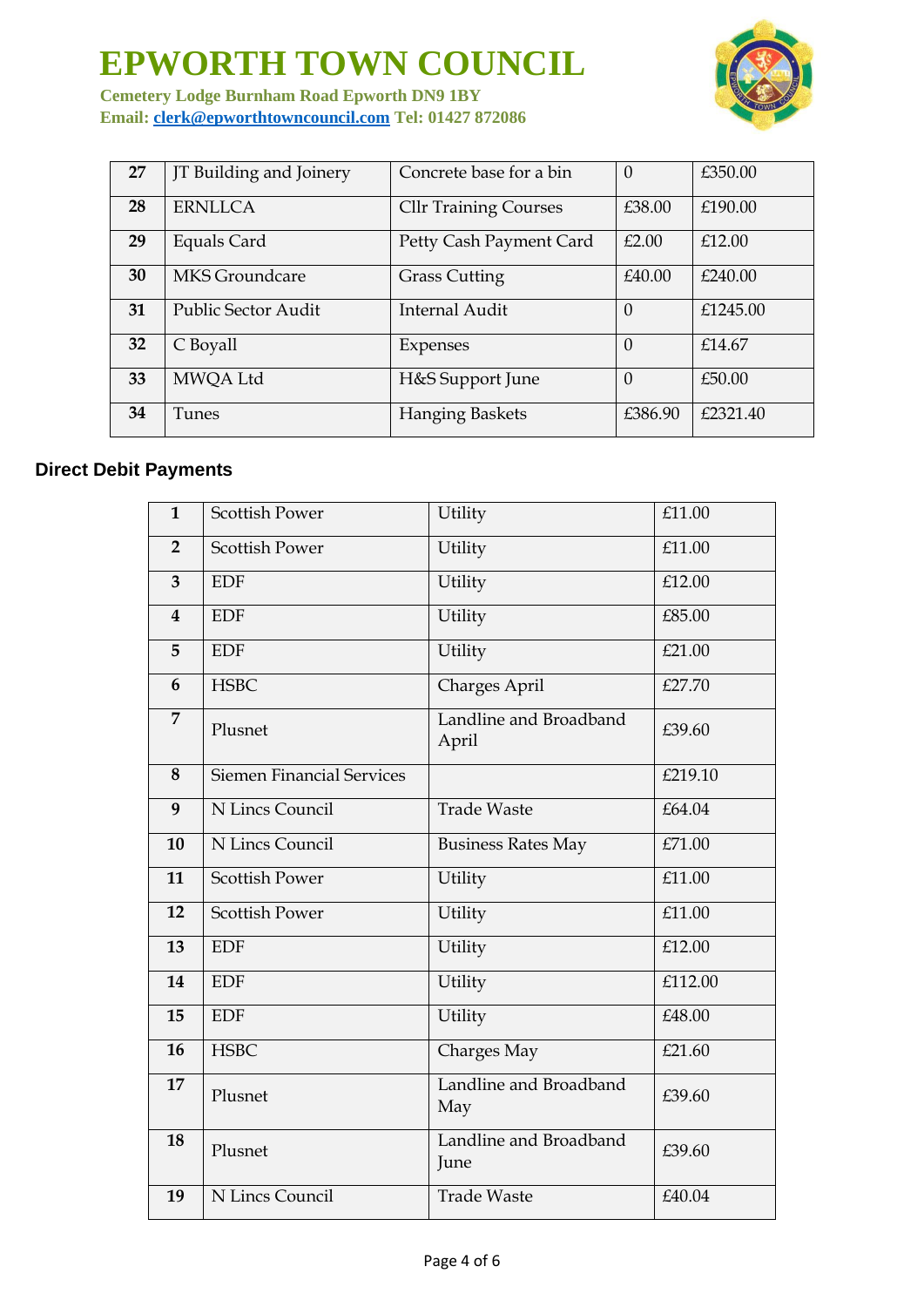

**Cemetery Lodge Burnham Road Epworth DN9 1BY Email: [clerk@epworthtowncouncil.com](mailto:clerk@epworthtowncouncil.com) Tel: 01427 872086**

| <b>20</b> | N Lincs Council | <b>Business Rates June</b> | £71.00 |
|-----------|-----------------|----------------------------|--------|
| 21        | Vodafone        | Mobile April               | £23.31 |
| 22        | Vodafone        | Mobile May                 | £23.00 |
| 23        | Vodafone        | Mobile June                | £23.00 |

- **13/07/21 To Elect members of the Personnel Committee 14/07/21 To receive and review the Standing Orders (Revised 2020) 15/07/21 To receive and review the Data Protection Policy 16/07/21 Planning** Applications (Town & Country Planning Act 1990 as amended) **16.1 Application No:** PA/2021/997 **Proposal:** Application for the determination of the requirement for prior approval for the installation of an 18m phase 8 monopole c/w wraparound cabinet at base and associated ancillary works **Site Location:** Open Space, Tottermire Lane, Epworth **16.2 Application No:** PA/2021/1010 **Proposal:** Planning permission for the erection of an extension for a swimming pool **Site Location:** Melwood Grange, Melwood Hill, Epworth **17/07/21 Planning Permission Granted** To receive information previously circulated. **18/07/21 Planning Permission Refused Application No:** PA/2020/1117 **Proposal:** Planning permission to erect three dwellings and associated garages **Site Location:** 7 Belton Road, Epworth, DN9 1JL **19/07/21 To Elect 2 Council representatives to ERNLLCA 20/07/21 To receive the Local Government Boundary Commission for England Consultation on Electoral Wards**
- **21/07/21 To receive information regarding The Turbary** Cllr J Whittaker.
- **22/07/21 To receive information on the Cemetery, Burnham Road, Epworth** Cllr J Whittaker.
- **23/07/21 Installation of Community Radio Equipment at Council Offices** To receive further information. Carried forward from previous meeting.
- **24/07/21 To receive and resolve the quotation for work on Cemetery Lodge**